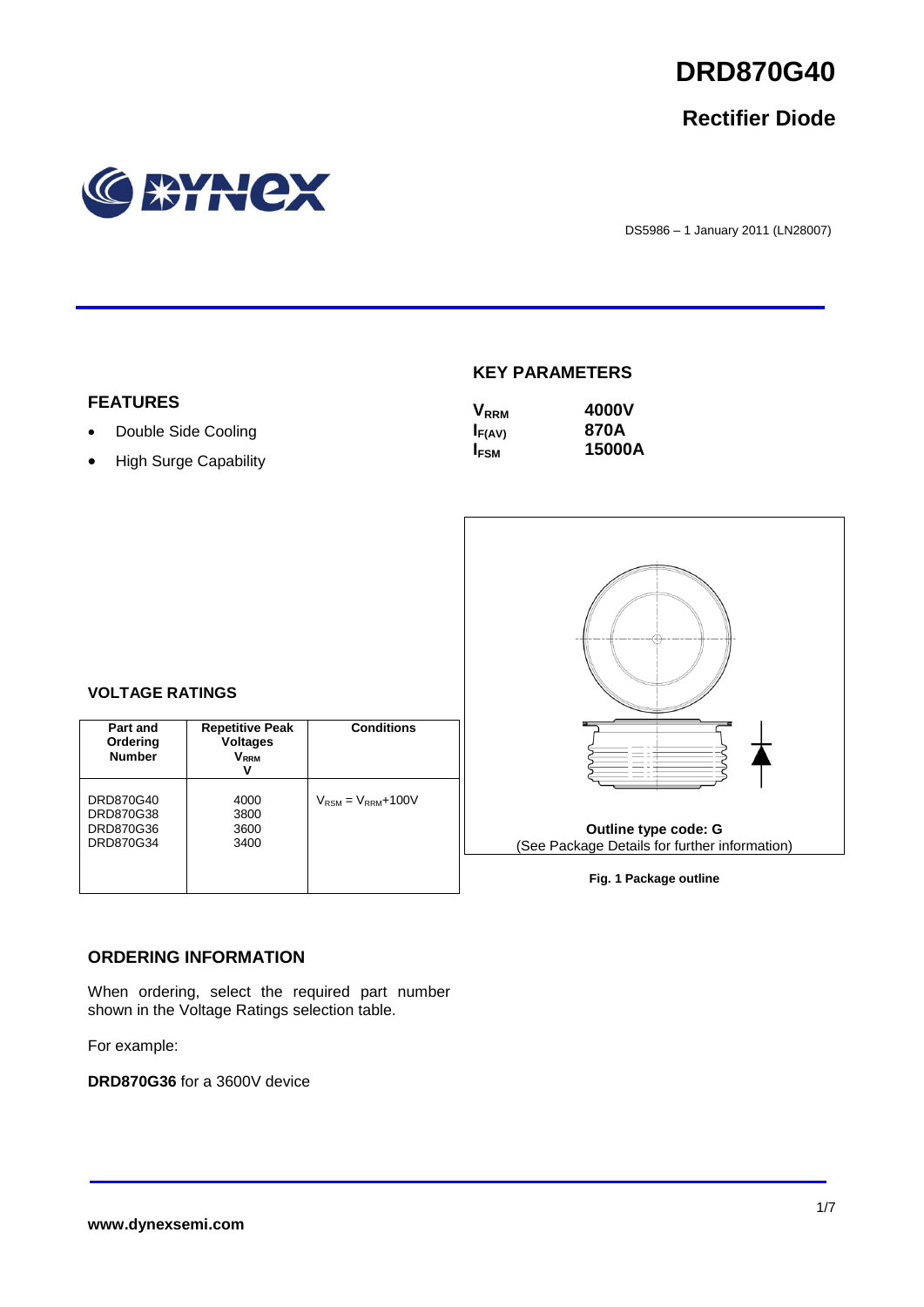

## **CURRENT RATINGS**

#### **Tcase = 75°C unless stated otherwise**

| Symbol                                 | <b>Parameter</b>                     | <b>Test Conditions</b>   | Max. | <b>Units</b> |
|----------------------------------------|--------------------------------------|--------------------------|------|--------------|
| <b>Double Side Cooled</b>              |                                      |                          |      |              |
| $I_{F(AV)}$                            | Mean forward current                 | Half wave resistive load | 1121 | A            |
| $I_{F(RMS)}$                           | <b>RMS</b> value                     | ۰                        | 1761 | A            |
| IF                                     | Continuous (direct) on-state current | ۰                        | 1608 | A            |
| <b>Single Side Cooled (Anode side)</b> |                                      |                          |      |              |
| $I_{F(AV)}$                            | Mean forward current                 | Half wave resistive load | 734  | A            |
| $I_{F(RMS)}$                           | <b>RMS</b> value                     | ۰                        | 1154 | A            |
| IF.                                    | Continuous (direct) on-state current |                          | 989  | A            |

#### **Tcase = 100°C unless stated otherwise**

| Symbol                                 | <b>Parameter</b>                     | <b>Test Conditions</b>   | Max. | <b>Units</b> |
|----------------------------------------|--------------------------------------|--------------------------|------|--------------|
| <b>Double Side Cooled</b>              |                                      |                          |      |              |
| $I_{F(AV)}$                            | Mean forward current                 | Half wave resistive load | 870  | A            |
| $I_{F(RMS)}$                           | <b>RMS</b> value                     | ۰                        | 1366 | A            |
| IF.                                    | Continuous (direct) on-state current | ۰                        | 1280 | A            |
| <b>Single Side Cooled (Anode side)</b> |                                      |                          |      |              |
| $I_{F(AV)}$                            | Mean forward current                 | Half wave resistive load | 550  | A            |
| I <sub>F(RMS)</sub>                    | <b>RMS</b> value                     |                          | 863  | A            |
| IF                                     | Continuous (direct) on-state current | -                        | 740  | A            |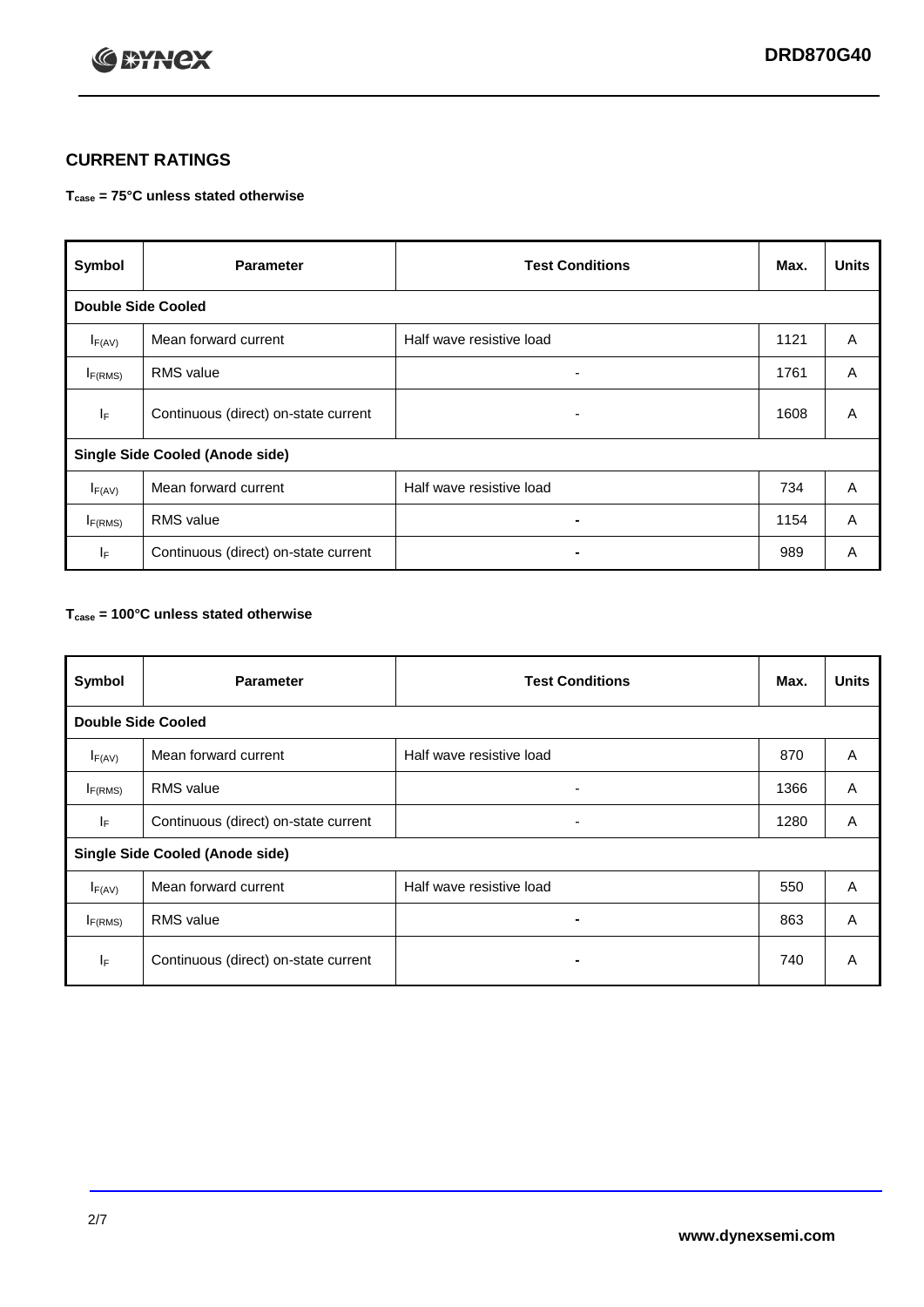

## **SURGE RATINGS**

| Symbol      | <b>Parameter</b>                        | <b>Test Conditions</b>                            | Max.  | <b>Units</b>      |
|-------------|-----------------------------------------|---------------------------------------------------|-------|-------------------|
| <b>IFSM</b> | Surge (non-repetitive) on-state current | 10ms half sine, $T_{\text{case}} = 150^{\circ}$ C | 12    | kA                |
| $l^2t$      | $I2t$ for fusing                        | $V_R = 50\% V_{RRM} - \frac{1}{4}$ sine           | 0.72  | MA <sup>2</sup> s |
| <b>IFSM</b> | Surge (non-repetitive) on-state current | 10ms half sine, $T_{\text{case}} = 150^{\circ}$ C | 15    | kA                |
| $l^2t$      | $l^2$ t for fusing                      | $V_R = 0$                                         | 1.125 | $MA2$ s           |

## **THERMAL AND MECHANICAL RATINGS**

| Symbol           | <b>Parameter</b>                      | <b>Test Conditions</b>   |             | Min.                     | Max.  | <b>Units</b> |
|------------------|---------------------------------------|--------------------------|-------------|--------------------------|-------|--------------|
| $R_{th(j-c)}$    | Thermal resistance – junction to case | Double side cooled       | DC          |                          | 0.032 | °C/W         |
|                  |                                       | Single side cooled       | Anode DC    |                          | 0.064 | °C/W         |
|                  |                                       |                          | Cathode DC  |                          | 0.064 | °C/W         |
| $R_{th(c-h)}$    | Thermal resistance – case to heatsink | Clamping force 12kN      | Double side | ٠                        | 0.008 | °C/W         |
|                  |                                       | (with mounting compound) | Single side | ٠                        | 0.016 | °C/W         |
| $T_{\nu i}$      | Virtual junction temperature          | On-state (conducting)    |             | $\overline{\phantom{a}}$ | 160   | °C           |
|                  |                                       | Reverse (blocking)       |             | $\overline{\phantom{a}}$ | 150   | °C           |
| $T_{\text{stg}}$ | Storage temperature range             |                          |             | $-55$                    | 175   | °C           |
| $F_m$            | Clamping force                        |                          |             | 11.5                     | 13.5  | kN           |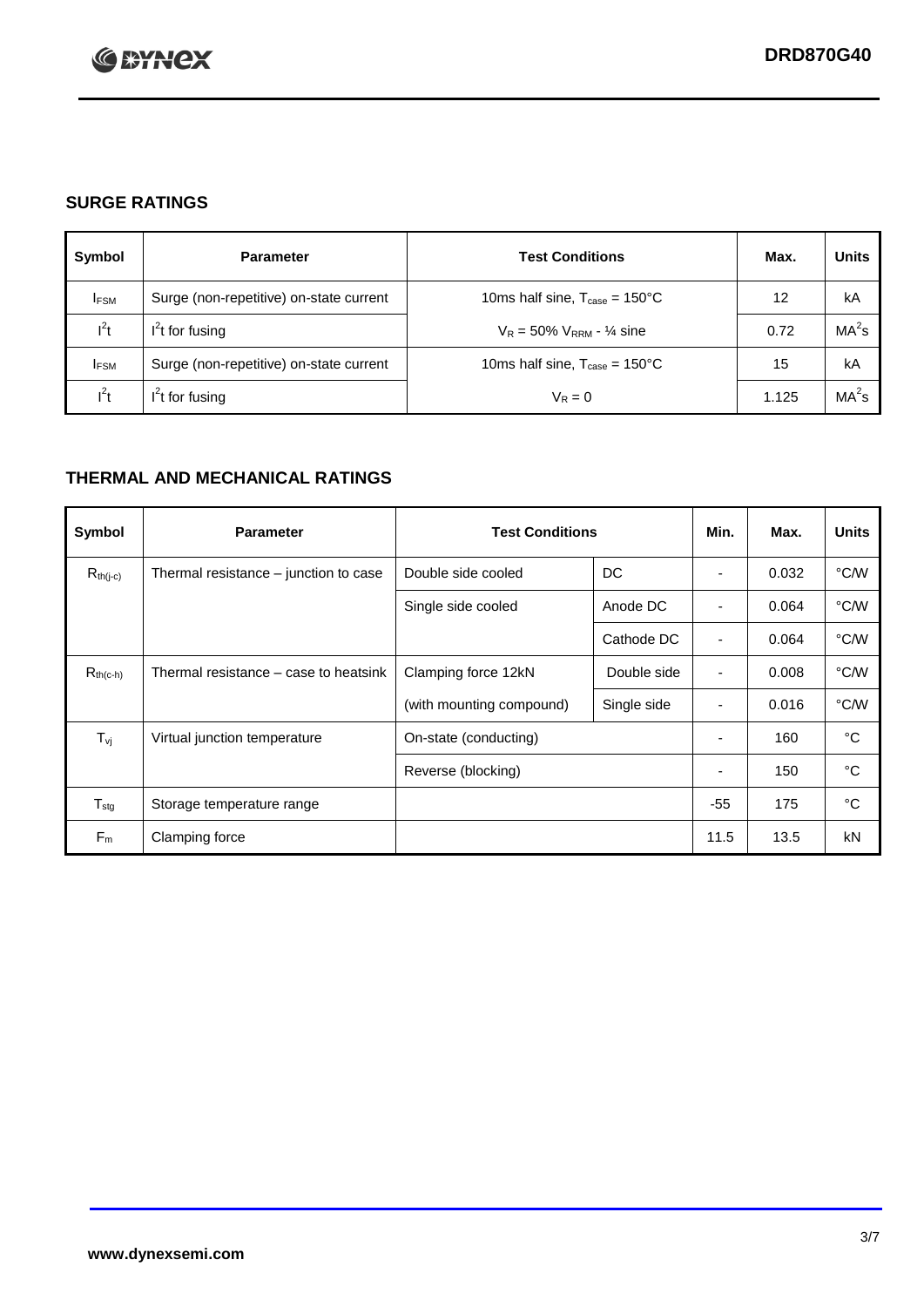

## **CHARACTERISTICS**

| Symbol         | <b>Parameter</b>              | <b>Test Conditions</b>                          | Min.                     | Max. | <b>Units</b> |
|----------------|-------------------------------|-------------------------------------------------|--------------------------|------|--------------|
| $V_{FM}$       | Forward voltage               | At 1800A peak, $T_{\text{case}} = 25^{\circ}C$  |                          | 1.6  | V            |
| <b>I</b> RM    | Peak reverse current          | At $V_{RRM}$ , $T_{case} = 150^{\circ}C$        |                          | 50   | mA           |
| $Q_{\rm S}$    | Total stored charge           | $I_F = 1000A$ , dl <sub>RR</sub> /dt = 3A/us    |                          | 2000 | μC           |
| $I_{rr}$       | Peak reverse recovery current | $T_{\text{case}} = 150^{\circ}$ C, $V_R = 100V$ |                          | 80   | A            |
| $V_{TO}$       | Threshold voltage             | At $T_{\rm{vj}}$ = 150°C                        |                          | 0.75 | V            |
| $r_{\text{T}}$ | Slope resistance              | At $T_{vi}$ = 150°C                             | $\overline{\phantom{0}}$ | 0.44 | $m\Omega$    |

### **CURVES**





 $V_{TM} = A + Bln (I_T) + C.I_T + D.\sqrt{I_T}$   $C = 0.000349$ 

 $V_{TM}$  **EQUATION** Where  $A = 0.616461$  $B = -0.01452$  $D = 0.009952$ these values are valid for  $T_j = 150^{\circ}$ C for  $I_F$  500A to 2500A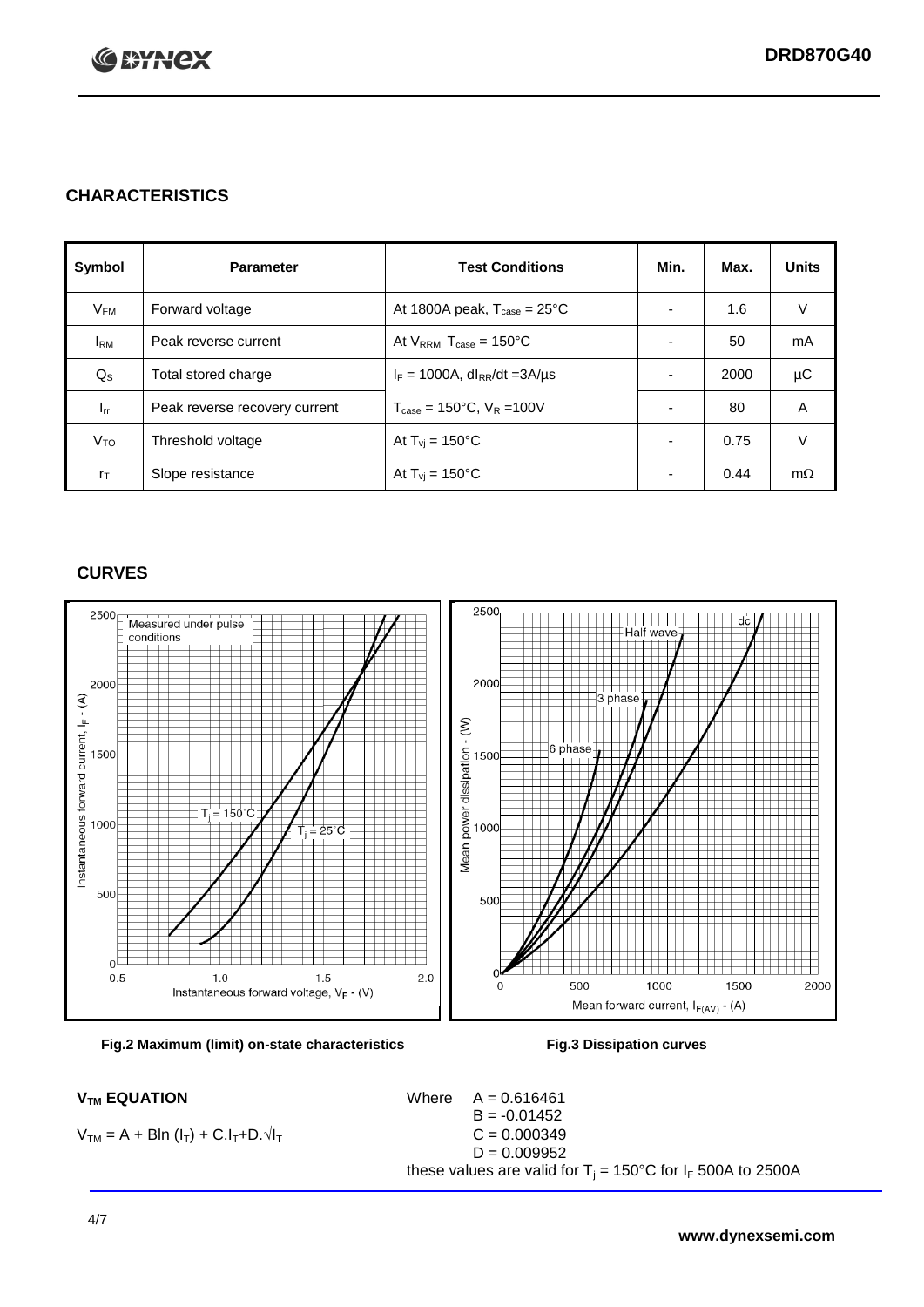



**(with 50% VRRM at Tcase 150°C)**

**junction to case**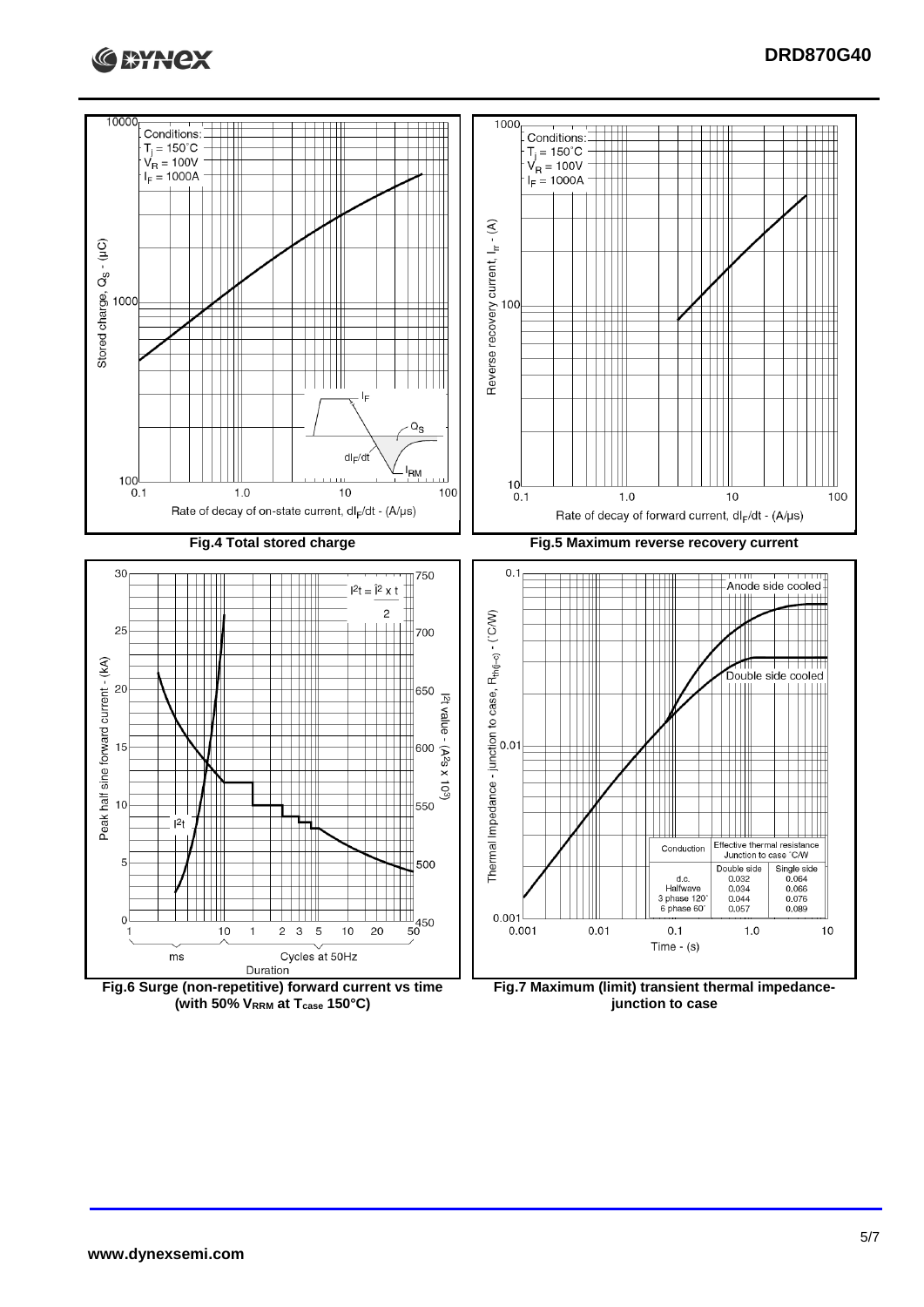

### **PACKAGE DETAILS**

For further package information, please contact Customer Services. All dimensions in mm, unless stated otherwise. DO NOT SCALE.



#### **Note:**

Some packages may be supplied with gate and or tags.